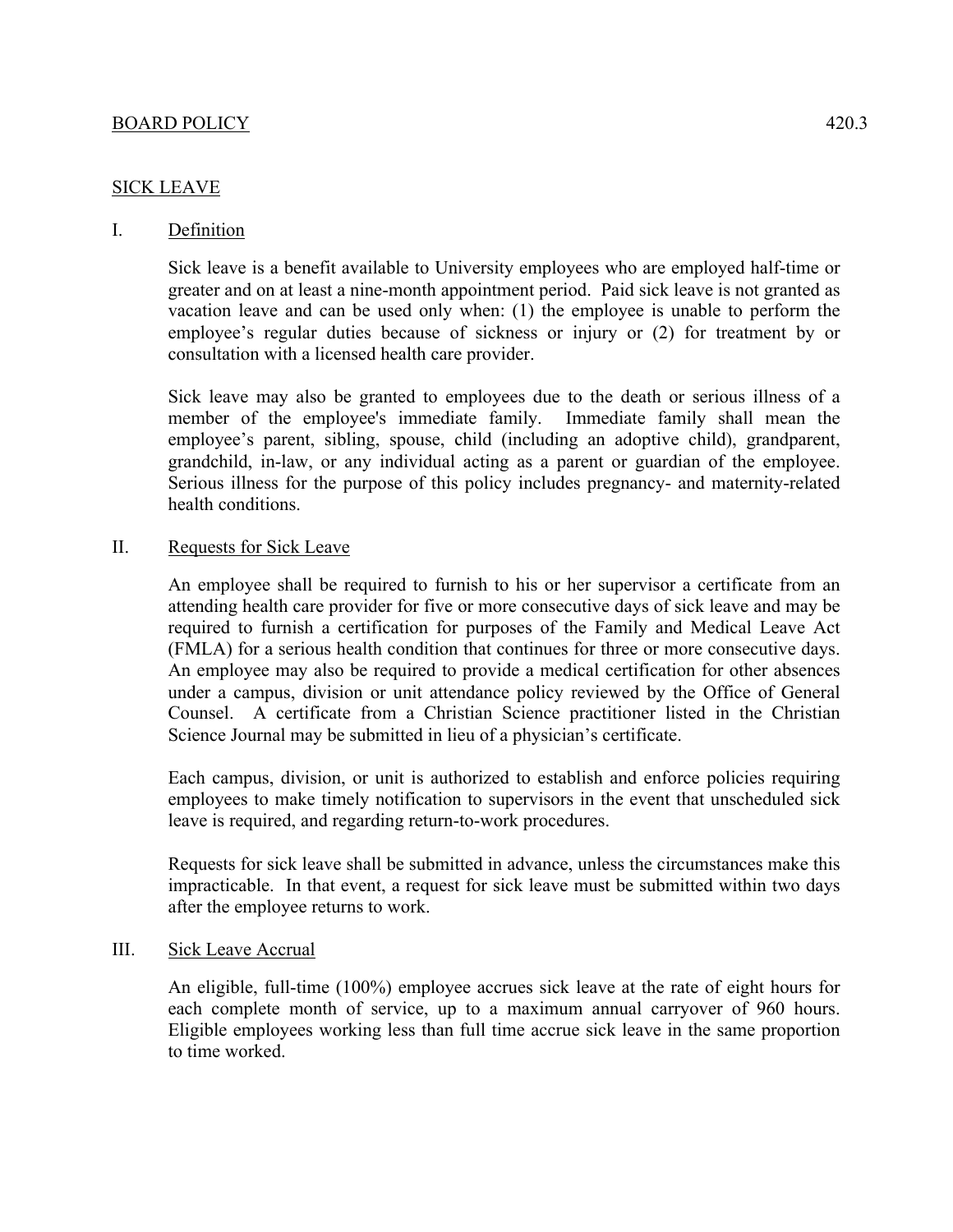Sick leave may not be accumulated during a leave without pay when such leave totals ten or more days within a calendar month.

When an employee is laid off due to budgetary reasons or curtailment of University activities and within six months again becomes an employee of the University, accrued sick leave may be restored to his/her credit.

### IV. Use of Accrued Sick Leave

### A. General

Sick leave is granted on a basis of work days and not calendar days. It is deducted from the employee's accrued sick leave in increments of not less than one-fourth hour. Non-workdays such as weekends and holidays falling within a period of sick leave are not charged as sick leave.

Sick leave may be granted only for a period when the employee is in an appointed status. For the purpose of this policy, academic employees who are in pay status during the summer term will be considered to be in appointed status. For academic employees on less than a 12-month appointment, sick leave that begins during the Spring Semester shall not extend into the Summer Session and may resume in the Fall Semester if the employee is otherwise eligible for sick leave and has received a benefits eligible appointment for the Fall Semester.

Absence due to illness or disability, except in case of leave for pregnancy- or maternity-related health conditions, is charged first to sick leave, and next to any remaining available leave in the order dictated by payroll procedures.

# B. Worker's Compensation and FMLA

An employee who is absent from work due to a temporary occupational injury or illness and who is entitled to Worker's Compensation Benefits may, upon proper application, utilize their accrued sick leave as a supplement to Worker's Compensation so as to receive weekly benefits from both sources equal to but not in excess of their normal weekly pay at the time of the injury or onset of illness. This option, when exercised, will reduce the employee's accrued sick leave on a basis proportional to the sick leave pay being claimed. An employee receiving Worker's Compensation benefits for a permanent disability is also eligible to utilize accrued sick leave.

Sick leave shall run concurrently with leave taken under the Family and Medical Leave Act.